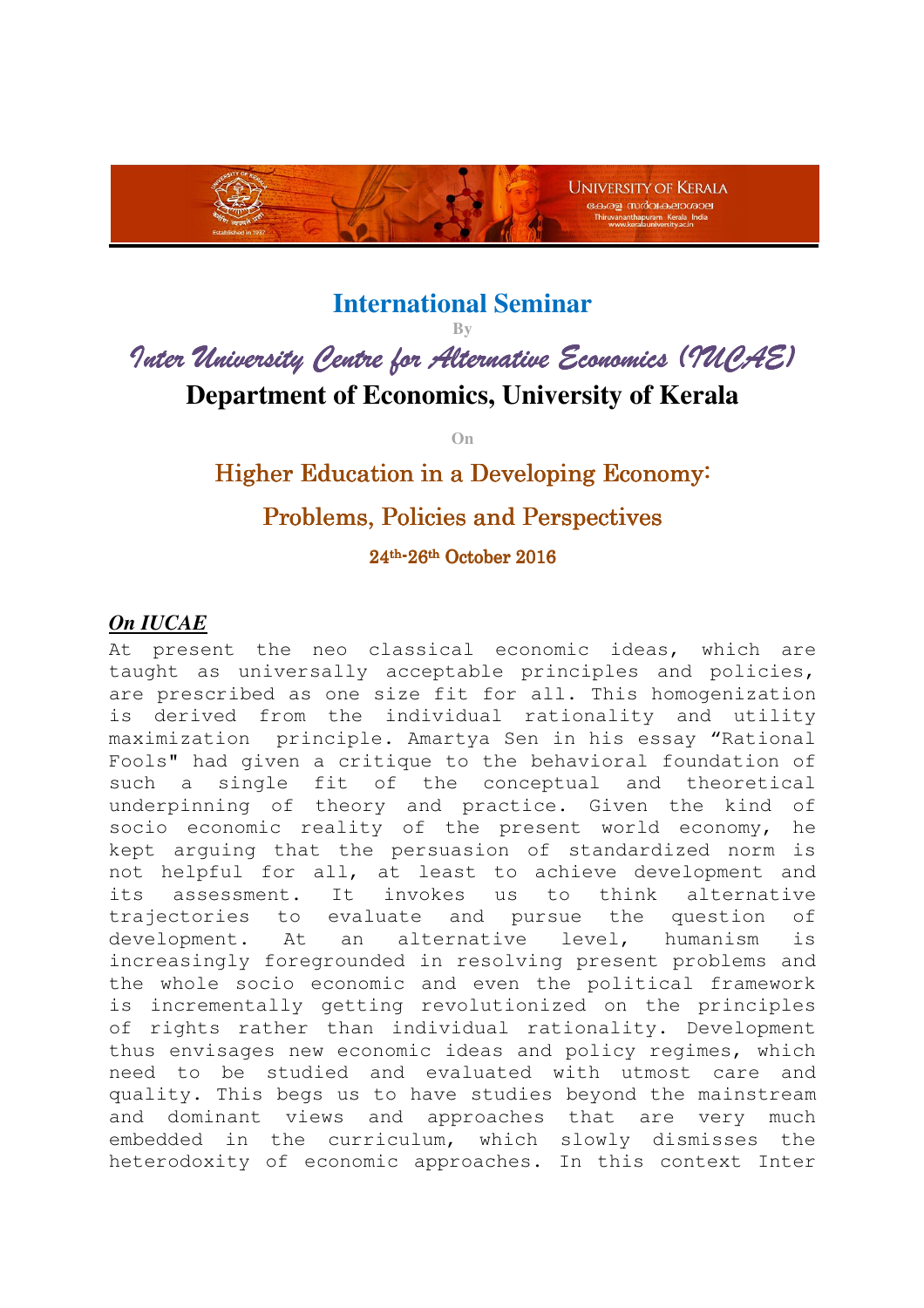University Centre for Alternative Economics (IUCAE) is designed and committed to make discussions across the schools and approaches.

#### *On Seminar*

 Development of human resources is crucial for economic development of a country. Human resources can be developed by imparting skills and education. In fact the relationship between education and economic development is mutually reinforcing. Higher education contributes to national development through dissemination of specialized knowledge and skills. India has one of the largest higher education systems in the world. However Indian higher education sector faces several quantitative as well as qualitative challenges. Ensuring equitable access to quality higher education for students coming from various socio economic groups remains as a major challenge. There exists a huge demand –supply gap in the higher education sector. Given the high demand, the expansion of higher education system appears to be slow. The privatisation of higher education sector is expected to fill the gap by bringing foreign universities and starting new institutions of higher learning. The quality of higher education which can be assessed in terms of performance of students and employability of graduates , is lower in India than the developed and the emerging economies in the world. Gradual government withdrawal and the consequent under-investment in institution facilities makes it strenuous to provide quality instruction or engage in cutting –edge research. Majority of graduates coming out of universities are not employable due to the lack of necessary skills. But even the existing private universities and colleges are not better in quality.

 Lack of adequate financial support from government has made it difficult for many institutions to attract qualified and talented teachers and have to run courses with sub-qualified teachers on ad hoc basis, which is serious threat to quality of education. Most of the premier institutes in India face a faculty crunch with keeping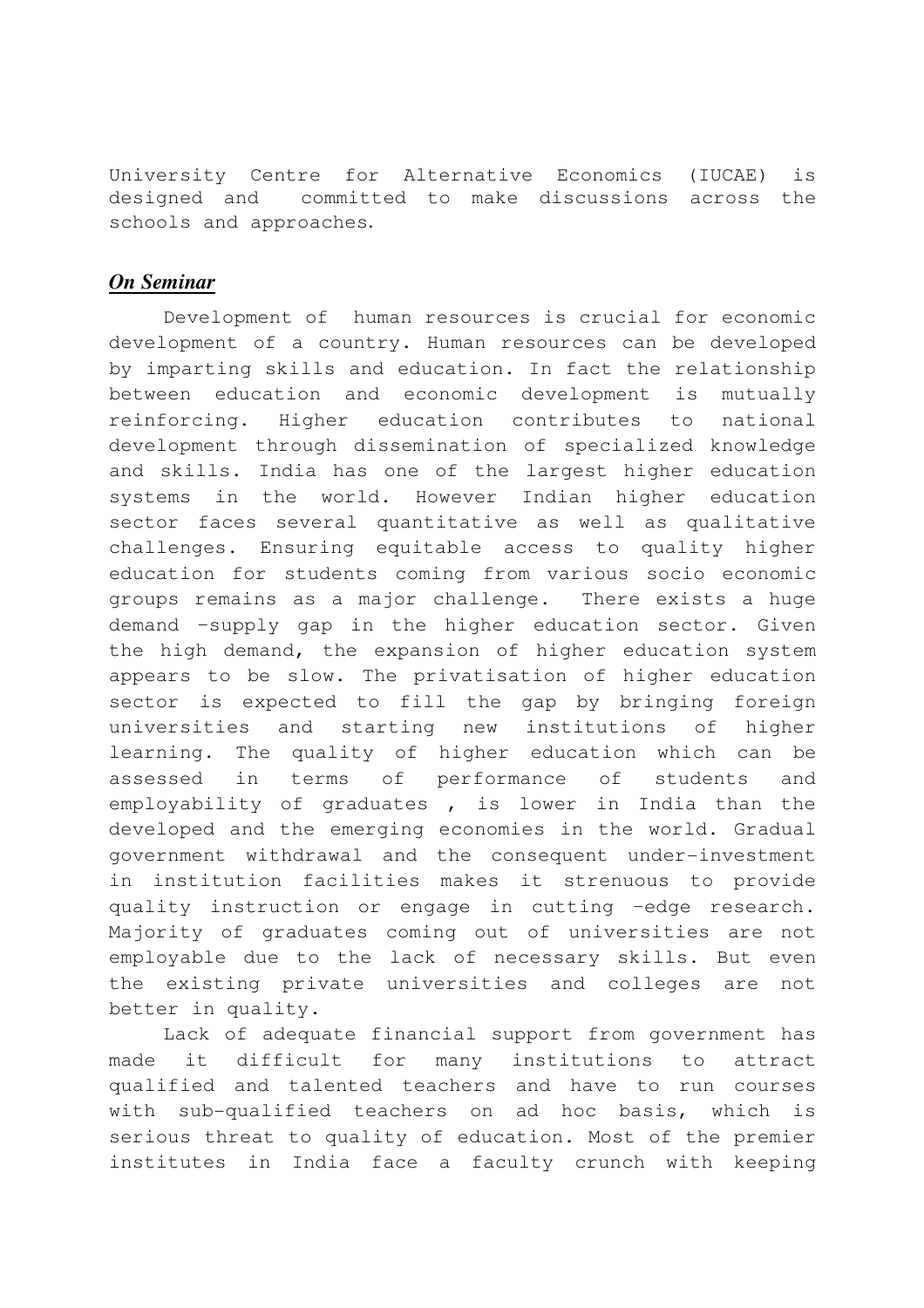nearly one third of the posts vacant. The poor connectivity of higher education institutions with research centres and the poor education industry linkage are other issues. The expenditure on higher education as a percentage of GDP and the expenditure on higher education in proportion to total education expenditure are very low and declining over the years, compared to the developed countries and the emerging economies.

The recent trend in higher education consists of the increasing role of private sector and gradual withdrawal of public sector. The implicit policy pursued by central and state governments in general since the mid 1990s to promote elementary education at the cost of higher education affected the expansion of higher education institutions in the public sector. This trend reduces the relative size of public sector. Eleventh and twelfth five year plans promote public private partnership in higher education along with emphasizing the role of private sector expansion. This policy has led to the proliferation of self financing education, which has serious implications for access, social equity and quality. Growth of for-profit institutions in higher education with a tradeoff between cost efficiency and quality raises serious menace to quality. Besides, there is a lack of effective regulatory framework to control private institutions. Uncontrolled private institutions already contribute towards vulgar forms of commercialization. In public private partnership, very often profits are shared among private partners while costs and risks are for the public, raising questions against its effectiveness. The proposed seminar would discuss these issues and offer alternatives.

#### *Seminar Sub Themes*

#### **General**

- 1, Higher education as Consumption and Investment
- 2, Higher Education and Development
- 3, Higher education in Developing and Developed economiesa Comparative Perspective
- 4. , Globalisation and Indian Higher education Opportunities and Threats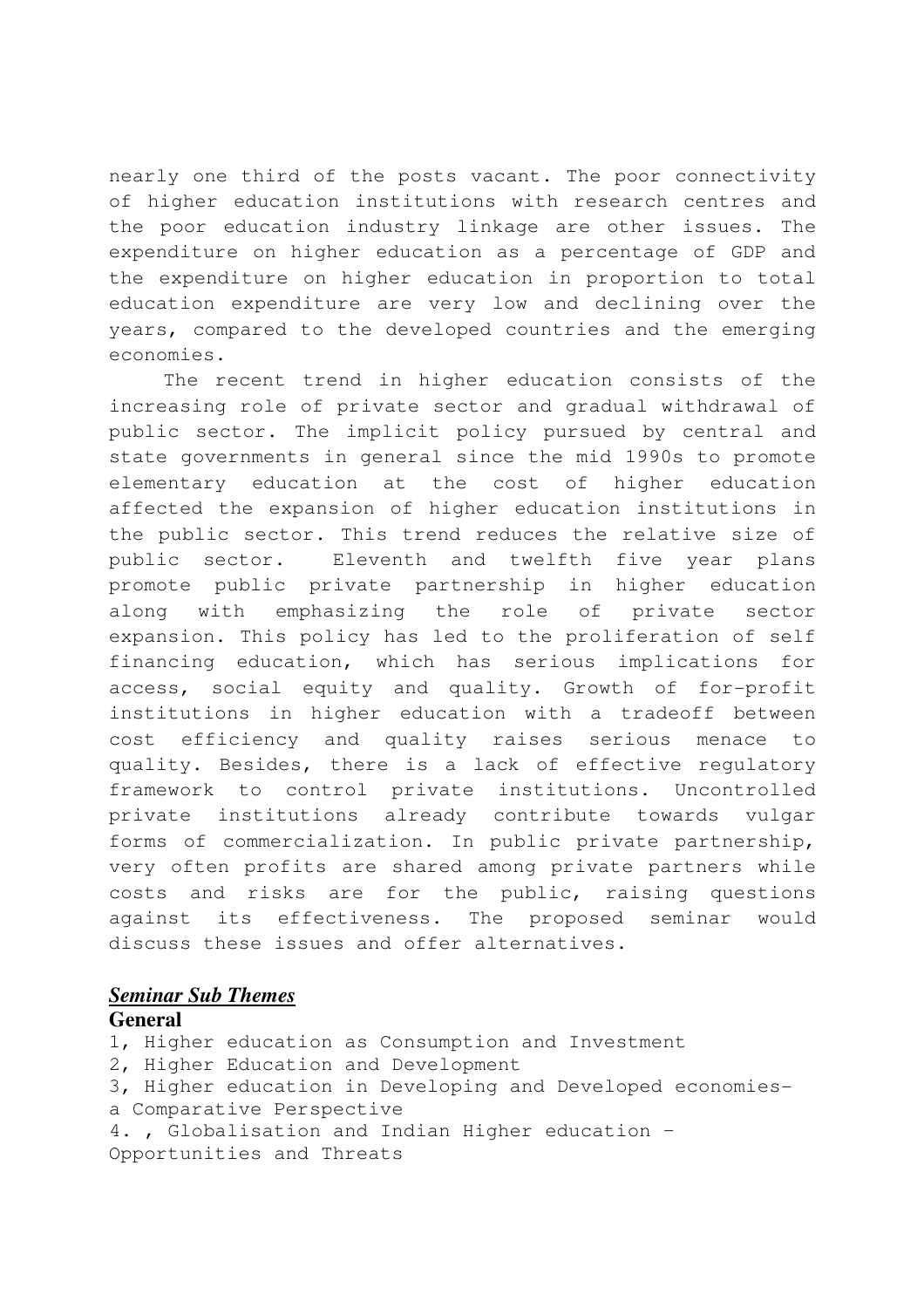#### **Higher education Policies in India**

1. Higher Education Policies since Independence

2, Lack of Vision and Policy Crisis in Higher Education

3, Commoditization of Higher Education and 'Foreign

Educational Institutions Bill

4. Corporatization of Higher education in India: Bane or Boon?

#### **Problems of Higher education in India**

1.Access and Equity in higher education. 2. Inclusiveness of Higher education in India- A myth or reality 3. Class, Caste and Gender Dimensions in higher education: India's Experience since 1991 4,. Privatisation of Professional and Technical Education - Public Demand or Corporate Need 5. Role of FDI in higher education 6. Financing higher education in India in comparison with others 7. Quality concerns in higher education - determinants and deterrents 8. Quality of higher education: Capturing the present for Future 9, Efficiency of Higher Education (pass outs, drop outs, attainment levels, employability, etc.)

#### **Higher Education in Kerala's Development**

1. Problems, Policies and Perspectives of higher education in Kerala 2. Government Withdrawal and Privatization of higher education in Kerala 3. Unequal Access to Quality Education in Kerala 4. Poor Quality of higher education in Kerala: facts and factors 5. Educated Unemployment in Kerala: facts and factors 6. Higher Education for Potential Migrants 7. Gender Disparities in Higher Education of Kerala 8. Restructuring of higher education courses – need of the hour

#### **Expected Resource Persons and Invited Speakers**

**1. Prof. J B J Tilak, Vice-Chancellor, National University of Educational Planning and Administration**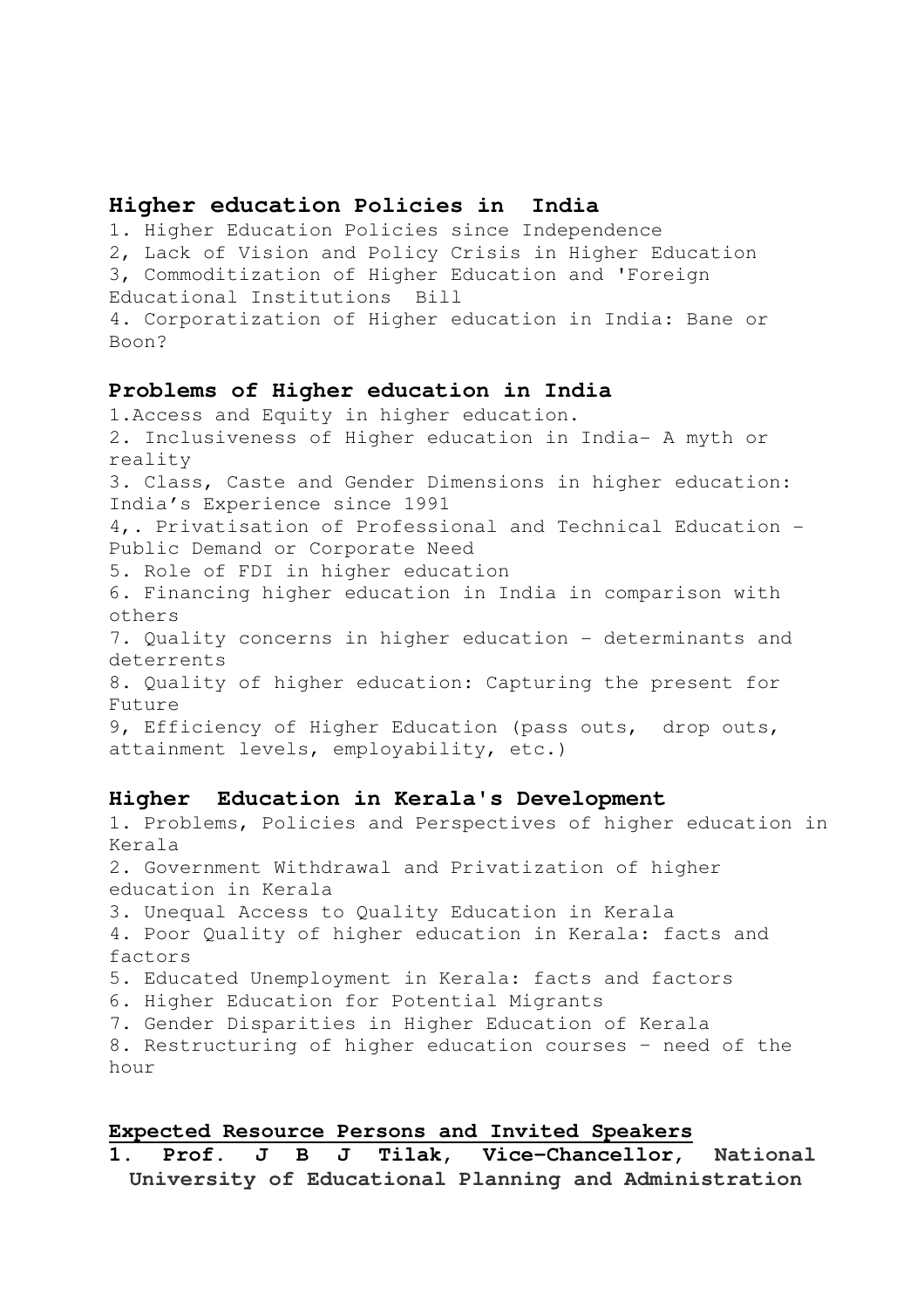**2. Prof. Akeel Bilgrami, Columbia University 3. Prof. Ved Prakash , Chairman, University Grants Commission, New Delhi 4. Prof. Sukhadeo Thorat, Chairman, ICSSR, New Delhi 5. Prof.Prabhat Patnaik, Emeritus Professor, JNU, New Delhi 6. Prof. N V Varghese, Director, Centre for Policy Research in Higher Education (CPRHE), New Delhi 7. Prof B Iqbal, Former Vice Chancellor, University of Kerala 8. Prof. A. Sukumaran Nair, Former Vice-Chancellor, University of Kerala 9. Prof. Rajan Gurukkal Former Vice-Chancellor, M G University** 

#### **Paper presentation**

Researchers and academicians are invited to present papers in the focus areas proposed. The detailed abstract ( 750- 1000 words) should be in word format consisting the name of the Author, designation, affiliation, email and contact number. The abstract should include the theme title with a statement of Problem, Methodology, arguments and major findings .Acceptance of the paper will be intimated by email. Paper presentation will be allowed only after the participant's registration and submission of the full paper. No abstract will be considered for pre-seminar publication without registration fee. **Seminar proceedings will be published in book form**. A complimentary copy of the publication will be given to all the contributors.

#### **Important Dates**.

| : on or before 30                   |
|-------------------------------------|
|                                     |
| : on or before $12 / 08$            |
|                                     |
| : on or before $18/$                |
|                                     |
| : on or before 28 / 09              |
|                                     |
| $24^{th} - 26^{th}$<br>October 2016 |
|                                     |

#### **Registration**

The delegates and participants are directed to register their names with a registration fee (Rs. 500 to teachers/researchers and Rs. 300 to post graduate and